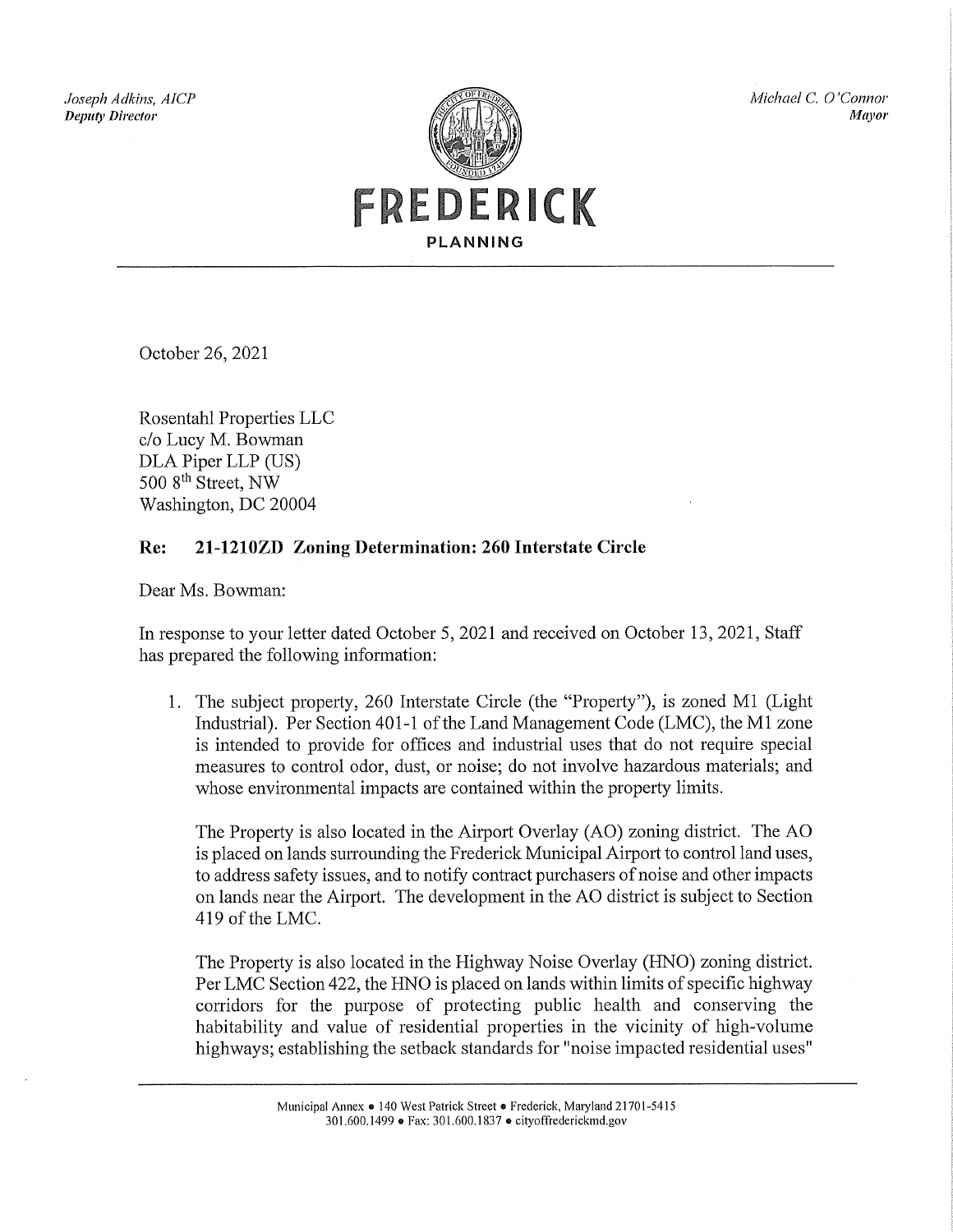from certain highways (I-70, US15, US40 and MD26) identified on the Zoning Ordinance Map; and assuring the City of Frederick's eligibility for participation in the Type II noise barriers program under the "Sound Barrier Policy" issued by the State Highway Administration in May of 1998. As noted, the HNO is applicable to residential zones for protection and does not impact the subject Property.

- 2. The development of this site was reviewed and approved in accordance with the 1986 Zoning Ordinance (as amended), in place prior to the adoption of the LMC in 2005. The final site plan, case  $\text{#PC00-0003FSI(R)}$ , was unconditionally approved on April 27, 2000 and the final subdivision plat creating the Property, Lot 445, case #PC00-64FSU, was recorded on June 21, 2000 in Plat Book 68, Page 109.
- 3. Staff cannot confirm compliance with all applicable standards of the LMC, nor guarantee that there are no nonconforming features on the site. Per Section 900, nonconforming features may be continued provided that no action shall be taken that increases the degree or extent of the nonconforming feature. Any enlargement, extension or structural alteration shall conform to all current requirements of the LMC.
- 4. With regards to the specific dimensional standards, the building height, setbacks and parking standards are in compliance with both the 1986 Ordinance as well as the current standards of the LMC as follows:
	- The maximum building height under the 1986 Zoning Ordinance was 90 a. feet height; however for buildings over 60 feet, 1 foot of setback per foot of building height was required. The site plan calls for a 30 ft, proposed building height. The current standard per Section 405, Table 405-1 of the LMC is  $90^\circ$ .
	- The 1986 Zoning Ordinance required the following setbacks: 30 ft. front,  $\mathbf{b}$ . 10 ft. rear, 30 ft. sum of both sides with least side of 10 feet, and 50 feet side or rear yard if adjacent to any R (residential) district in accordance with Section 11.04. Table 405-1 of the LMC requires 30 ft. front, 10 ft. interior setback and 10 ft. rear setback.
	- Per site plan PC00-0003FSI the parking was based on the following  $\mathbf{c}$ . combined calculations: 1) 1 space/300 s.f. for 20,600 s.f. of office space = 69; 2) 1 space/1.5 employees for 83 warehouse employees = 55; and 12 spaces for company vehicles for a total of 136 spaces required and plan provided 148 spaces. Under the LMC, for "Industrial and Manufacturing Use" category, the minimum parking required is one space per 1,500 s.f. and for the "Warehouse and Storage Use" category, the minimum parking required is one space per 1,000 s.f. Based on the minimum parking, the 103,000 s.f. building requires 103 parking spaces and is in compliance with the LMC regulations.
	- With the adoption of the LMC, the bulk and dimensional standards for  $d_{\cdot}$ development were expanded to include an Impervious Surface Ratio (ISR). The ISR for the M1 district is 90%. Based on the information available, staff cannot confirm compliance with that standard, however would note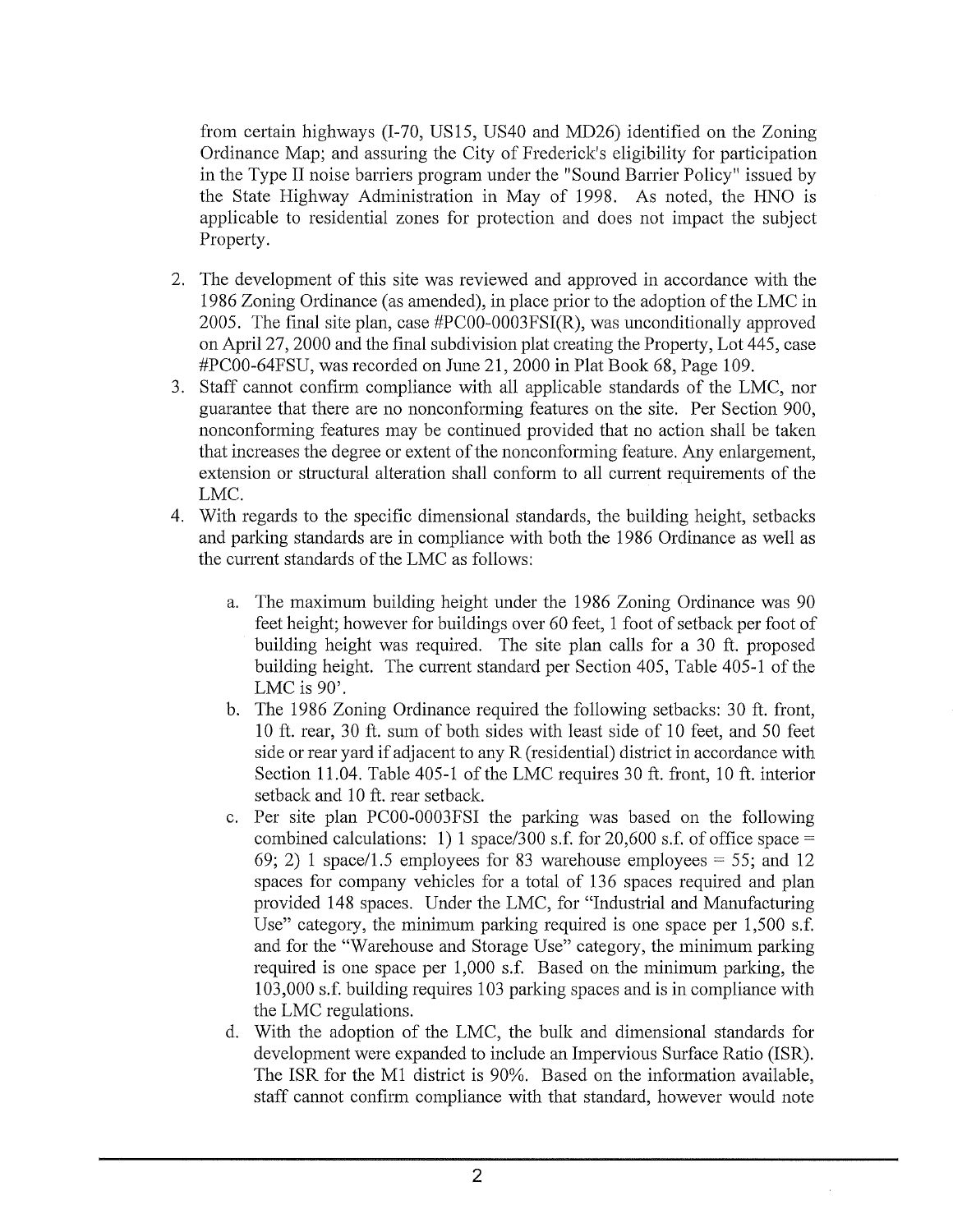responsibility of the applicant, property owner and/or property purchaser to review the project site plan and the Land Management Code for compliance.

This determination applies solely to the referenced property and is not binding upon the City, the Zoning Administrator or any other official with respect to any other property. No person may rely upon this determination with respect to any property other than the referenced property. Please be advised that any person aggrieved, or any officer, department or agency of The City of Frederick affected by an order, requirement, decision, or determination made by an administrative officer in the administration or enforcement of the provisions of the Land Management Code may appeal said decision within thirty days to the Zoning Board of Appeals.

Sincerely,

In Concurrence,

Pam Reppert

Pam Reppert Planner III

Joseph A. Adkins, AICP Deputy Director for Planning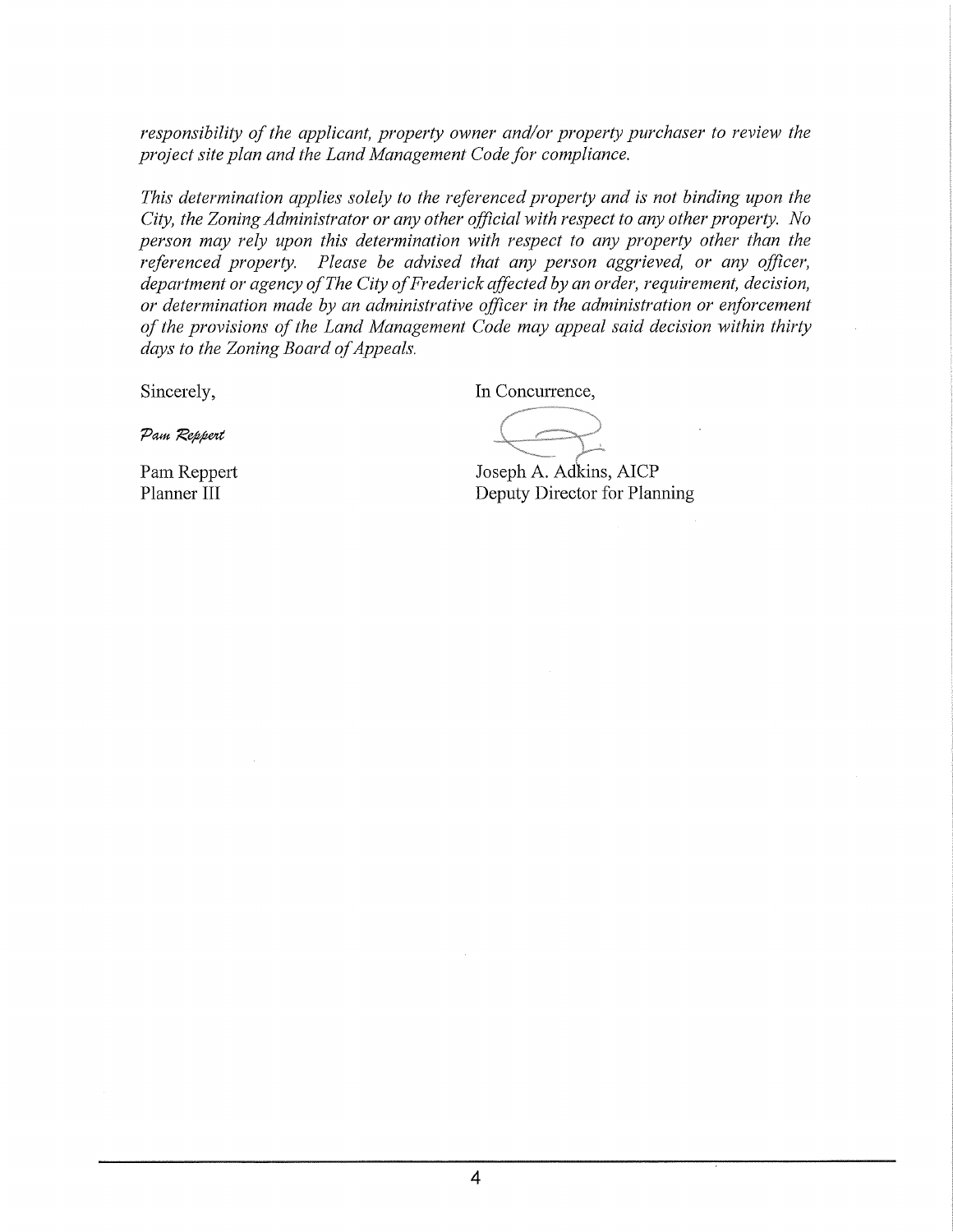that any nonconformity is subject to Article 9 of the LMC as mentioned above.

- 5. Our records show no outstanding zoning code, fire or building violations impacting the Property at this time; therefore, the property and building complies.
- 6. The most recent use for the property, Frederick Volleyball Club (FVBC), which includes practice, games, training clinics, summer camps, and tournaments (having no spectators), was classified as a "health club or spa", which is permitted "byright" in the M1 district per Section 404, Table 404-1 Use Matrix of the LMC and issued a zoning certificate under  $\#20-2275$ . The current and previous uses of the Property are classified as follows in the LMC Table 404-1 Use Matrix: Stulz Air Technology and AFAB Lab Racking fall under Appliances, Assembly and Production; Creative Touch Interiors, Inc. is a showroom similar to large warehouse area: Colonia Sash & Door Inc is similar to carpenter/cabinetmaker space; and United Refrigeration falls under heating, air conditioning and refrigeration, which are all permitted uses in the M1 zone.

In order to receive copies of Certificate of Occupancy for this site, please submit a Public Information Act formal request to the Permit Department. See link for form: https://www.cityoffrederickmd.gov/FormCenter/PIA-Form-15-15/Public-Information-Act-Request-Form-48-48

To our knowledge, the office is not aware of any circumstances which would render certificates of occupancy invalid since there are no outstanding violations.

7. Per Section 309 of the LMC, a site plan is not required for a tenant fit out or a change of use if the site improvements are sufficient to serve the site and provided that no site improvements are proposed by the Applicant. Prior to submitting for a building permit, the site's parking should be evaluated to determine if there is sufficient parking for the new use based on the minimum standards of LMC Section 607. This evaluation must also consider other existing tenants and the parking required to serve those uses. If the site is sufficient in terms of parking, the use may be established through a zoning permit/certificate. If the site is insufficiently parked to serve a new use, a final site plan is required to comply with additional parking.

If you have any further questions please do not hesitate to contact me at (301) 600-1718 or preppert@cityoffrederickmd.gov.

The purpose of the service provided by the Zoning Administrator regarding determinations/interpretations is to identify the zoning of a particular property, to verify that a use is permitted or permissible in a specific Zoning District and to clarify and interpret the Land Management Code. Any questions regarding specific regulations and requirements for a site or sites' compliance with the Land Management Code not addressed in this letter shall not be the responsibility of the Zoning Administrator. It is the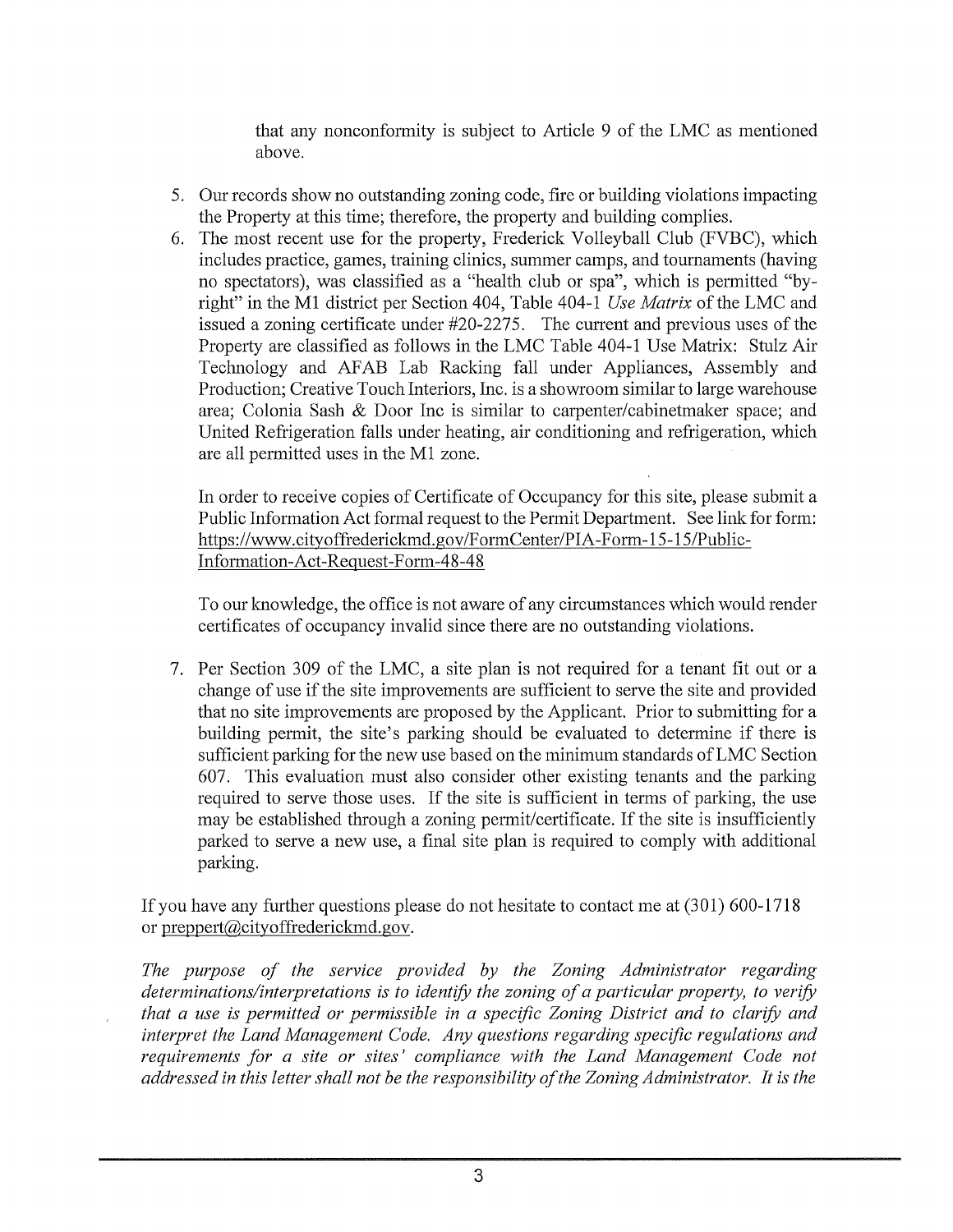

**DLA Piper LLP (US)** 500 Eighth Street, N.W. Washington, D.C. 20004 **T** 202.799.4000 **F** 202.799.5000 **W** www.dlapiper.com

**Lucy M. Bowman Paralegal Specialist**  lucy.bowman@dlapiper.com **T** 202.799.4117 **F** 202.799.5000

October 5, 2021

*Via Email* 

City of Frederick, Maryland Planning Department 140 W. Patrick Street Frederick, MD 21701

Re: Land and Improvements Located at: 260 Interstate Circle, Frederick, MD – Tax ID 1102228483 (the "Property")

To whom it may concern:

We are requesting a zoning compliance letter from the Planning Department of the City of Frederick, Maryland, to confirm the following:

1. The zoning classification of the Property and the permitted uses, including future land use designations (if any) under such classification.

2. Any zoning orders or approvals affecting the Property, together with any conditions thereto granted by the City, including any existing or proposed special exceptions, variances, site plan approval, and map amendment approval.

3. That the Property can continue to be used for its current use.

4. That Property complies with all applicable zoning laws, including parking, density and height requirements.

5. That there are no outstanding zoning violations with respect to the Property.

6. That the Property complies with all applicable building codes, fire codes, and other health and safety rules and regulations.

7. That there are no outstanding building code violations.